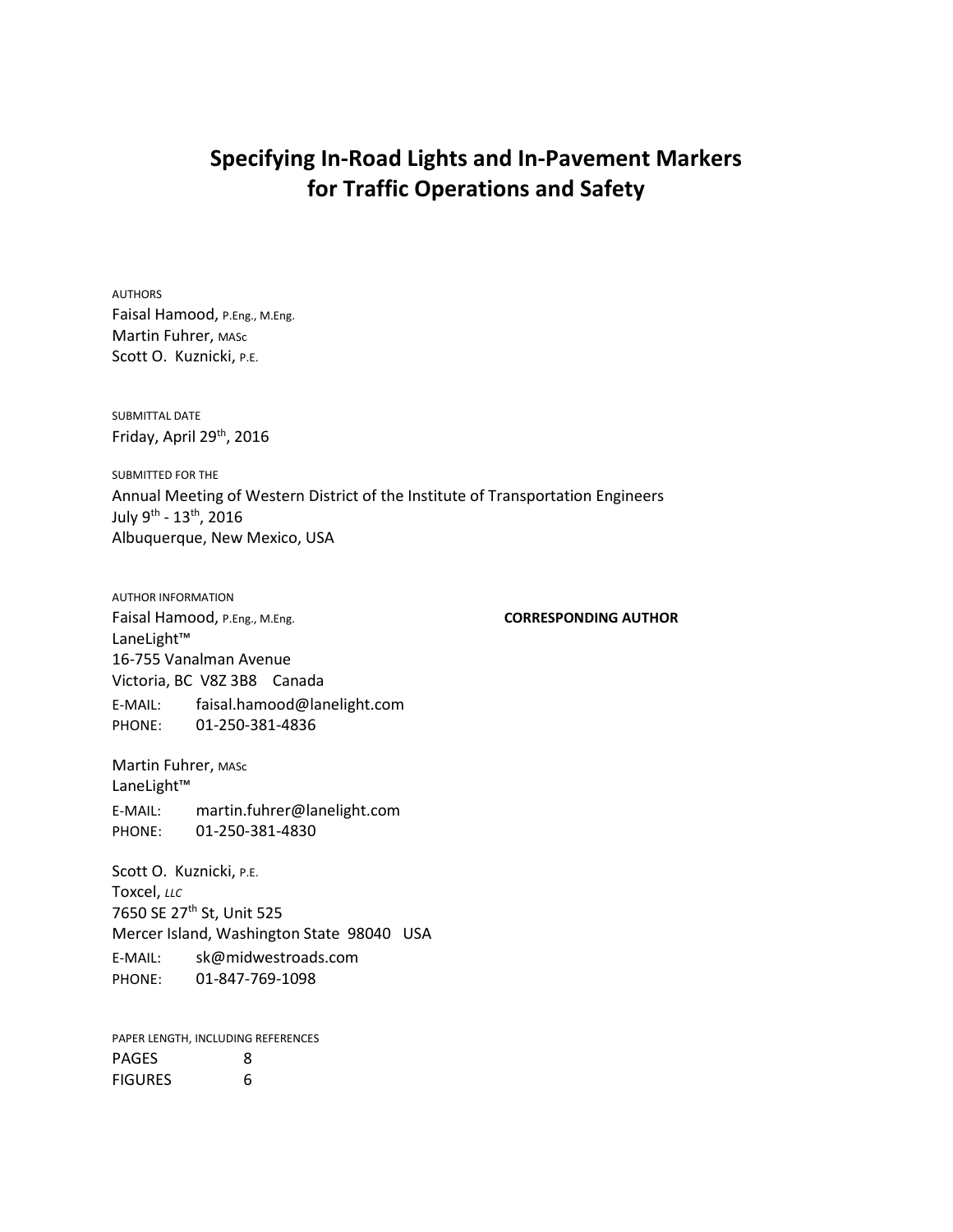# **ABSTRACT**

In-road lights (IRLs) are a viable option for primary and supplemental pavement markings, being identified as acceptable for use by the United States Manual on Uniform Traffic Control Devices (*MUTCD*). The durability of the in-pavement markers is the key to the success of the deployment of these devices. Engineering study of the durability, failure modes, and performance and output over time, and equipment degradation due to environmental factors is a means of assessing the state of the practice for in-pavement markers and identify appropriate device specifications.

This paper describes how wireless IRWL or Internally-Illuminated-Pavement Markers (IIPMs) may be a seizure hazard, devices protruding over 1/2" may be a breakaway hazard, and certain materials and designs are maintenance-intensive due to inherent design weaknesses in shape and technology. The authors propose that agencies review their specific application needs and specify physical, electronic, and warranty characteristics of IRWL and/or IIPM to ensure that industry-leading design practices are being used by prospective and pre-approved manufacturers.

#### **INTRODUCTION**

In-Road Warning Lights (IRWL) are effective traffic control and warning devices. [1] [2] [3] [4] Officials are looking for ways to increase visibility on crosswalks especially with the rise in pedestrian fatalities and the implementation of the Vision Zero campaigns. [5] Innovative technologies such as In-Road Warning Lights (IRWL) have been implemented in various locations across the United States and Canada. [4] [6]

Distracted driving is one of the leading causes of pedestrian fatalities. [7] According to the Center of Disease Control and Prevention (CDC), the main types of distraction include:

- 1. Visual: the driver's eyes are off the road
- 2. Manual: the driver's hands are not touching vehicle controls
- 3. Cognitive: the driver's mind is not focused on the task of driving



Figure 1 Average attention zone for control group (LEFT) and average attention zone for drivers using hands-free phone (RIGHT) [1]

<span id="page-1-0"></span>Often multiple types of distracted driving are occurring simultaneously; for example, while texting, or eating and driving. [7] Cognitive research found a decrease in the attention zone of driver using a handsfree phone when compared to an alert driver, with the attention zones shown i[n Figure 1,](#page-1-0) illustrating on the right the decreased area subject to visual scanning by the driver. [1] IRWL technology is effective in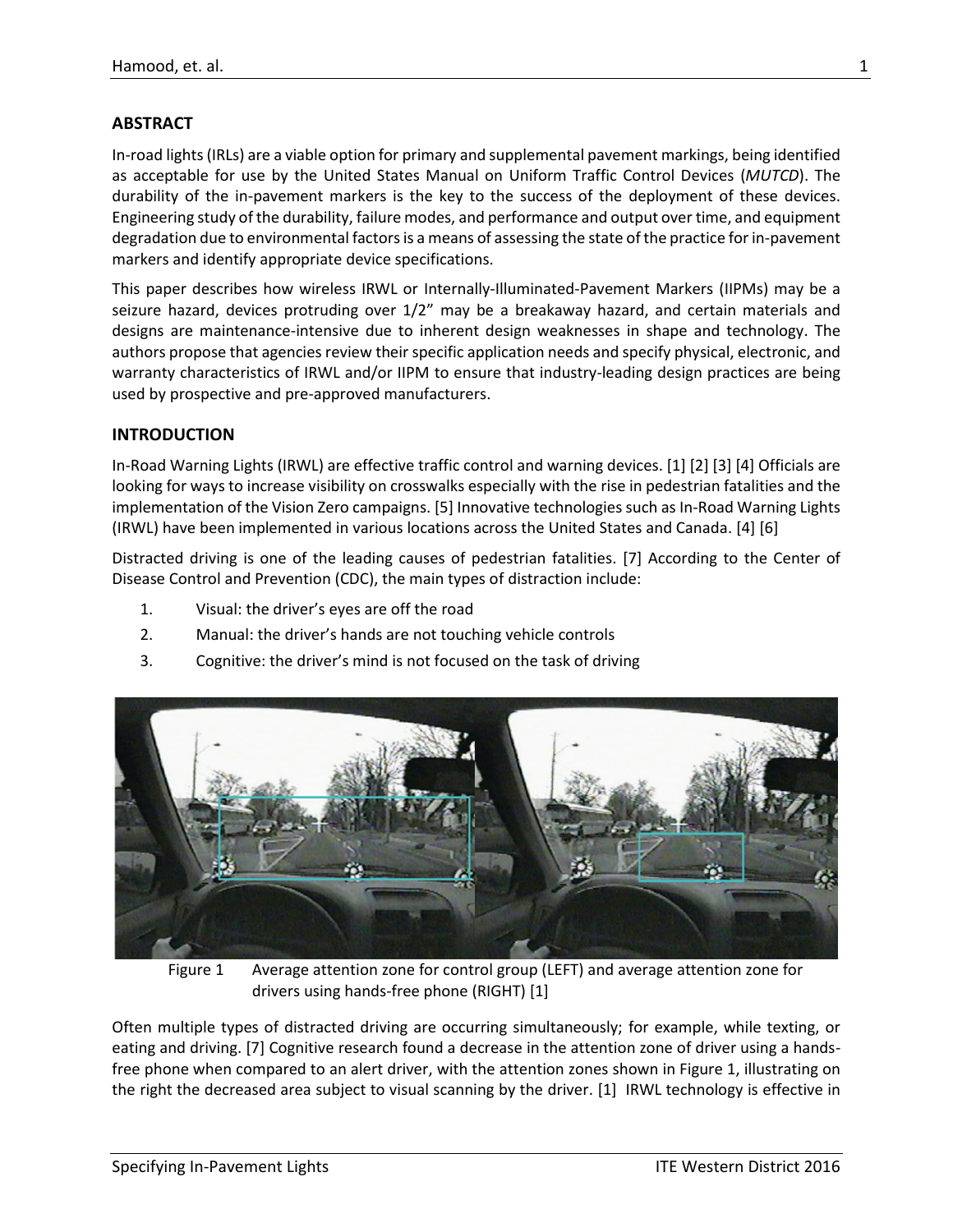reducing accidents because it targets distracted drivers by placing the warning device directly in the limited field of vision typically encountered with distracted drivers. [1] [2] [3] [4]

#### **HISTORY OF TECHNOLOGY**

The United States Federal Highway Administration's *Manual for Uniform Traffic Control Devices* (*MUTCD*) provided guidance concerning the use of IRWLs in the 2000 edition. [8] Researchers testing IRWLs and various agencies implementing IRWL technologies learned that many of the devices were maintenanceintensive and some required replacement at intervals that significantly degraded the cost benefit gained from their installation, relative to a reduction in crashes. [9] [10] [11] [12] A report shows the annual maintenance for one IRWL system was \$15,000, roughly the cost of equipment for a new crosswalk installation. [13] [14] However, recent research shows some devices are designed better, last longer, and do not incur significant maintenance costs. [2] [3] [13] Additionally, there are different types of technologies and devices some of which are more suited for specific applications. [13] [15] In particular, the Federal Aviation Administration and Transport Canada have published advisory circulars and regulations that address the use of in-pavement lights [16], which find ubiquitous use at airports throughout North America, including those with extremely intensive use by heavy aircraft.

#### **DEVICE DESIGN AND TOPOLOGY**

IRLs, which include the IRWLs and IIPMs, are generally are embedded in the roadway surface and project light subject to the programming of a light controller, which is generally connected to a detection and activation system. IRWLs are a type of in-road light used specifically for crosswalk applications, in accordance with the U.S. *MUTCD*. [17] In-road lights may also be used to illustrate a regulation or provide guidance and may display static, simultaneous flashing, or sequenced indications. [13] The *MUTCD* refers to in-road light devices used for other applications as Internally Illuminated Pavement Markers (). [17] IRWLs are a warning device. IIPM may have regulatory functions such in contraflow operations, and stop bar or signal reinforcement. [13]

#### **CROSSWALK APPLICATIONS**

IRWLs are a niche crosswalk treatment in the United States and Canada, in comparison to other devices. [13] [15] IRWL crosswalks are often supplemented with flashing beacons, LED-enhanced flashing signs, or Rectangular Rapid Flashing Beacons (RRFB). [6]

All crosswalk warning lights (i.e. IRWLs and side flashers) must not flash at rate between 5 and 30 times per second to avoid seizure inducing frequencies. [17] The language in the MUTCD chapter 4N.02 specifies the flash rate for IRWLs only, but if IRWLs operate independently from accompanying side flashers the combined light flashed may create a seizure inducing frequency. One provider of these technologies, LaneLight™, produces a wired system specifically for the purpose of synchronizing all lights to the same seizure safe flash rate. [Figure 2](#page-3-0) shows a LaneLight™ IRWL and RRFB crosswalk warning system installed on a wide roadway instead of overhead mast arms. The system shown below may be solar powered from a small solar panel (50-85W) and cabinet assembly, and is wired for connection reliability, flash pattern synchronization, and ease of access and maintenance.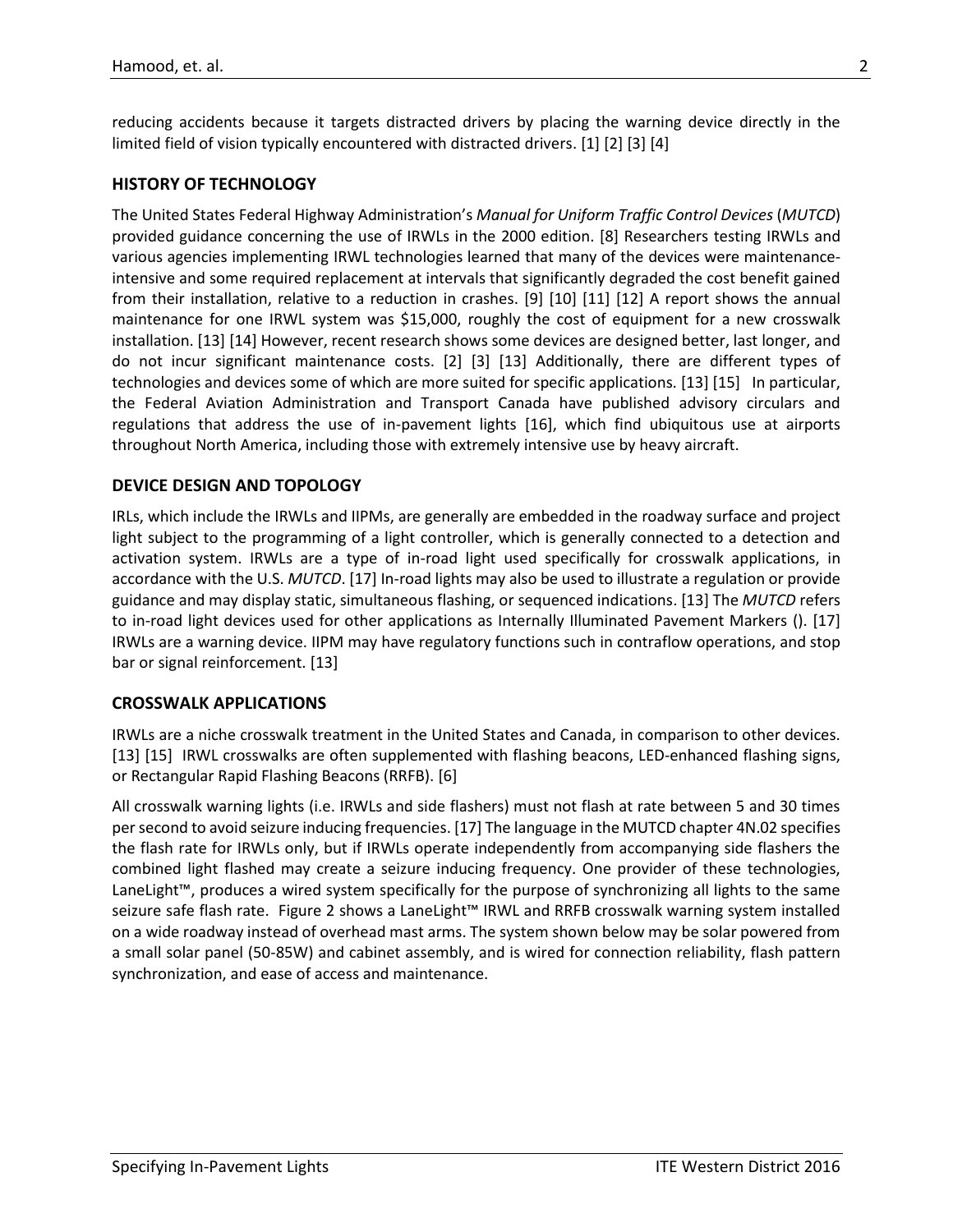

Figure 2 IRWL and RRFB Crosswalk on a Wide Roadway in California [18]

<span id="page-3-0"></span>Wireless and solar IRWL devices have been designed and sold by at least two manufacturers: SPOT Devices Inc, and Silicon Constellations Inc. SPOT Devices' V2 wireless IRWL experienced a high failure rate and SPOT® V3, a wired device that performed better than V2, also suffered from harsh roadway conditions. [19]

Wireless devices may fall out of sync due to moisture, oils, metals, loss of communication due to other devices operating on the same frequency band. [20] Engineers and designers must design-in fail-safe modes and recovery protocols to ensure no IRWL device flashes independently if communication is lost. Wireless devices can be difficult to troubleshoot and maintain since radio spectrum analyzers are not common tools. Additionally, due to security reasons and encryption, vendor-specific software and hardware may be necessary to debug and maintain wireless systems.

Silicon Constellations, Incorporated, provides a device similar to SPOT's V2. Silicon Constellation's case study of SPOT Devices' unit concludes the that failure was a result of the device protruding sharply off the ground and was subject to high mechanical stress. [19] That vendor's analysis, and literature review of raised pavement markers (RPMs) indicates that in-road lighting devices are best kept under ¼-inch (6 mm) or less from the pavement surface and recessed flush for snowplowable applications. [21] [22]



Figure 3 Left - SPOT Devices V3; Right - SPOT Devices V2 [19]

Furthermore, plastic materials and polycarbonate lenses are not recommended in the roadway due to abrasion, pitting, and cracking causing moisture penetration and corrosion to the electronics inside the unit. [19] Rather, corrosion-resistant metals such as stainless steel are recommended for long term durability. [13]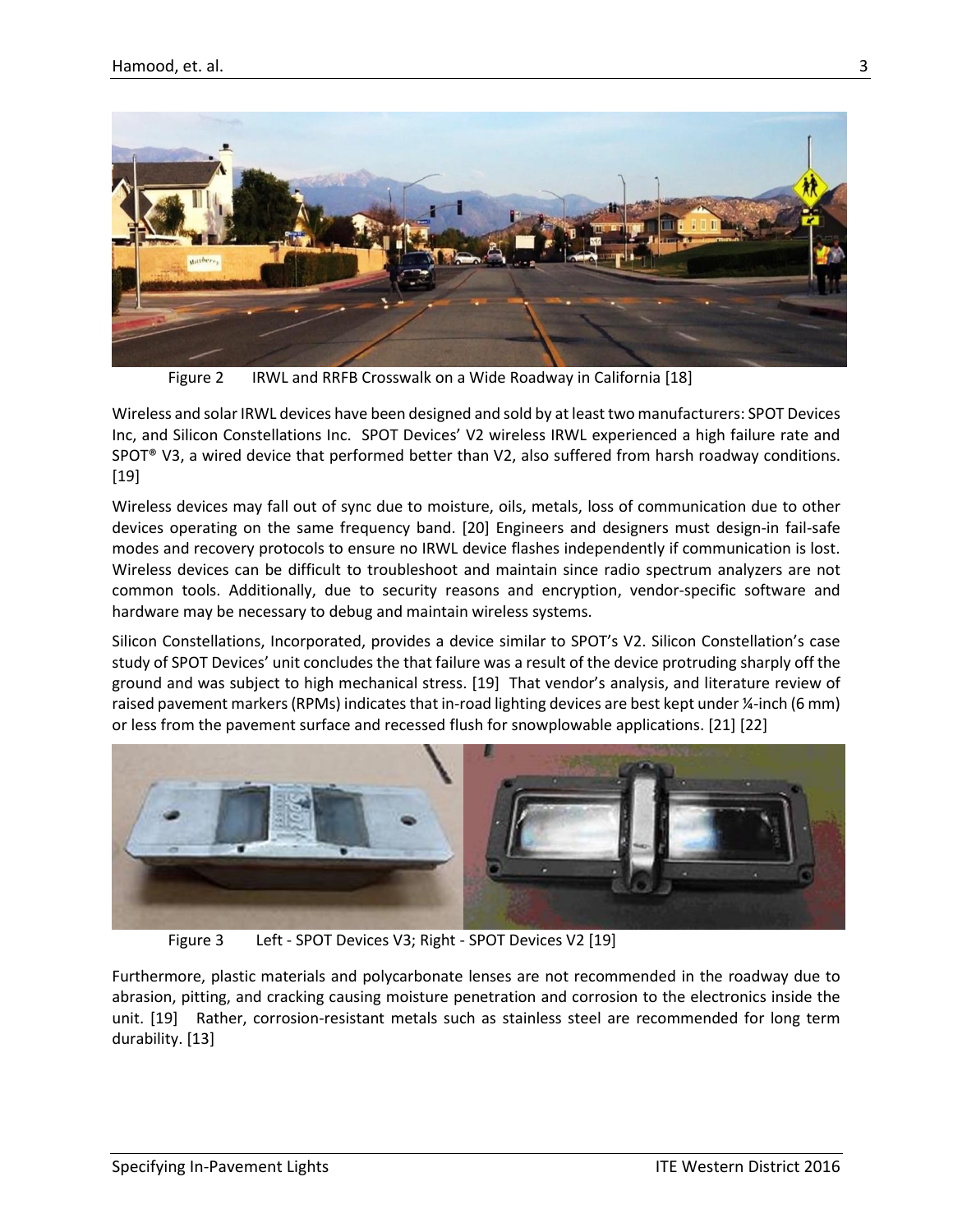## **OTHER APPLICATIONS**

In-road lights are also used as IIPMs for guidance and regulatory operations. [6] [13] IIPMs may operate in steady burn and may have various colors including red. Some applications of IIPMs include:

- 1. Red traffic signal indication reinforcement
- 2. Activation and conspicuity of rail crossings for transit and transport
- 3. Wrong-way movement warning systems
- 4. Bike lane guidance and warning systems
- 5. Tunnel lane delineation and contraflow applications
- 6. Extensions of markings for multiple turn lanes
- 7. Delineation of horizontal curvature
- 8. Fog warning and visibility of roadway alignment
- 9. Runway Status Lights for taxiway holding and takeoff holding operations [23]
- 10. Runway and taxiway centerline delineation at airports of all sizes
- 11. Security gates for government and private operations
- 12. Parking garage systems for parking directions

In such applications IIPMs require high durability, duty cycle, and intelligent control systems to operate effectively. Many IIPM systems cannot be solar powered due to higher duty cycles, and special operation requirements, particularly at airfield operations and for many in-roadway operations where constant or recurring operations are encountered. [6] [13]

High voltage alternating current (AC) system that utilize induction are usually costly, and require special permits and expertise. While low voltage Direct Current (DC) systems (12-48 VDC) are relatively cheaper and easier to install and maintain they are not as reliable on long cable runs, generally considered those that exceed 1000 ft. (305 m.) Low voltage AC systems (12-36 VAC) combine reliability with long cable lengths, safety, ease of use and maintenance, and individual unit addressability and control.

Wired addressable low voltage AC systems are superior to conventional DC units for IIPM systems since they have a lower failure rate, and rely on two-way communication over power to send status reports and operation commands. [24] [25]

Addressable units use a fully digital data transceiver for communication over power lines using Frequency-Shift Keying (FSK) which is built around an Application Specific Integrated Circuit (ASIC). This ASIC is a very efficient solution for cost sensitive, medium data rate applications. Each addressable IRWL contains a microcontroller running software that together with the ASIC is used to implement the Physical (PHY) and Media Access Control (MAC) layers of the Open Systems Interconnection (OSI) networking model. The ASIC not only provides a way to efficiently modulate and demodulate data packets; it features collision detection, as well as automatic forward error correction and CRC-16 data integrity verification creating a very robust data communication link between each marker and the controller. It allows communicating over AC or DC power lines at any frequency between 50kHz and 2MHz with data rates up to 50kbps. [25] [Figure 4](#page-5-0) illustrates LaneLight's™ specification with the addressable chip as an optional add-on.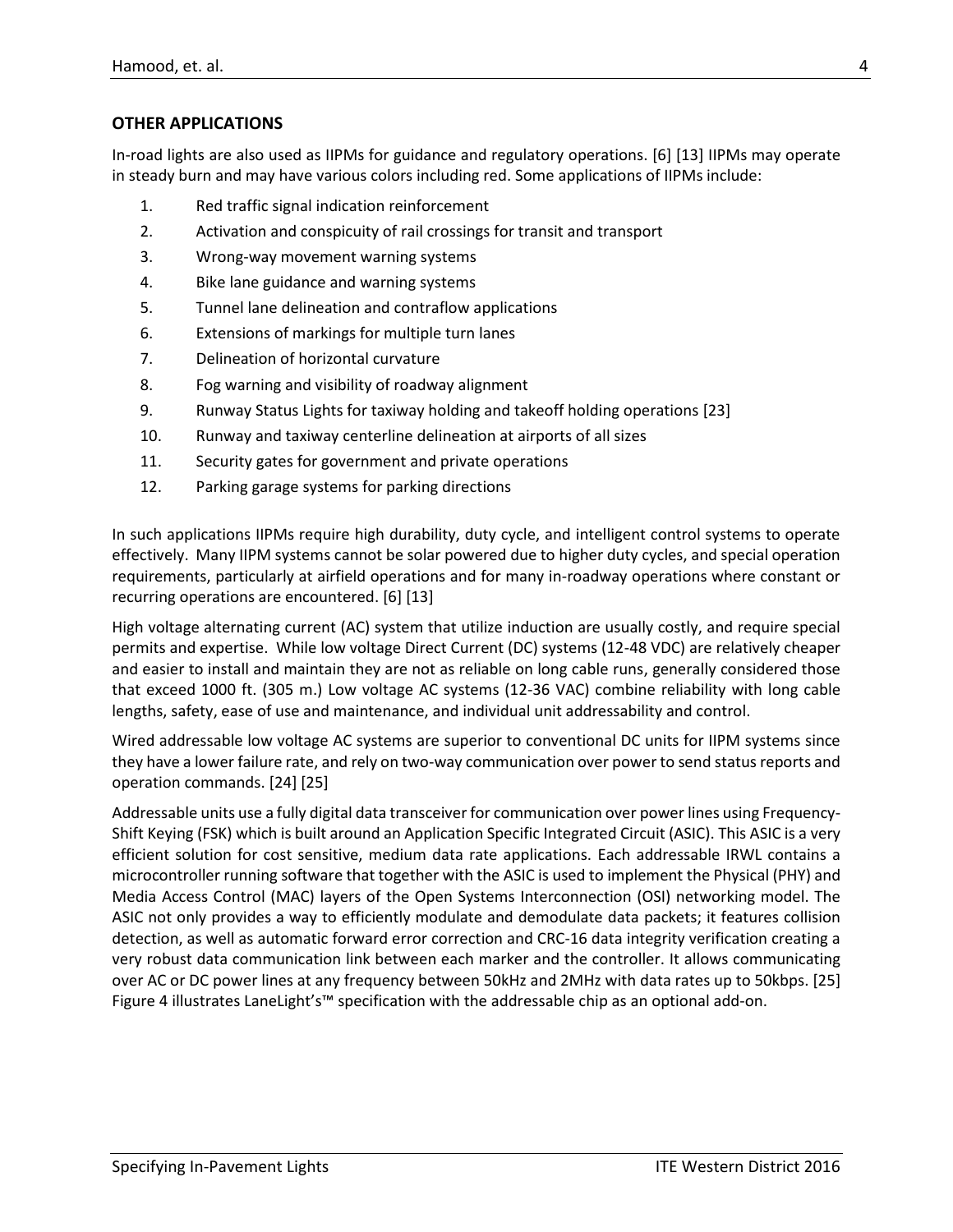

Figure 4 Sample of IRWL Design Specifications [26]

<span id="page-5-0"></span>This technology was used in LA Metro, California's rail crossings and Sugar Land, Texas' multiple left turn lanes. [25] [27] LaneLights™ replaced a continuously failing SPOT Devices® system. The SPOT units were replaced on average 3 times over a 2-year period. [24]

#### **CONCLUSION**

IRWLs and IIPMs are approved and effective traffic devices. [1] [2] [3] [4] However, not all devices are durable and lasting. [10] [11] [12] [24] If specified properly IRWLs and IIPMs can last over a decade without significant maintenance (\$1000/3yrs). [3] When specifying an IRWL or IIPM our recommendations are:

- 1. Wireless in-road lights may lose communication in certain conditions and if not designed properly may become a seizure hazard and a source of liability. [19] [20]
- 2. Devices that protrude off the ground more than 1/2in are a safety hazard (may break away and fly off the road), require maintenance, and are not snowplowable. Snowplowable markers must be installed flush with the pavement surface. [19] [21] [22] [24]
- 3. Plastic structure, polycarbonate lenses, solar panels, batteries, and non-round structures are subject to abrasion, pitting, corrosion, high mechanical stress, and failure. [13] [19] [24]
- 4. For long cable run applications addressable low voltage AC (12-36VAC) systems are the cheapest, most reliable, and versatile solution. [25]
- 5. Electrical and electronic connections must be sealed with at least 3 layers of moisture protection using special hydrophobic gel and connectors as shown i[n Figure 5.](#page-6-0)
- 6. 5-year manufacturer warranty.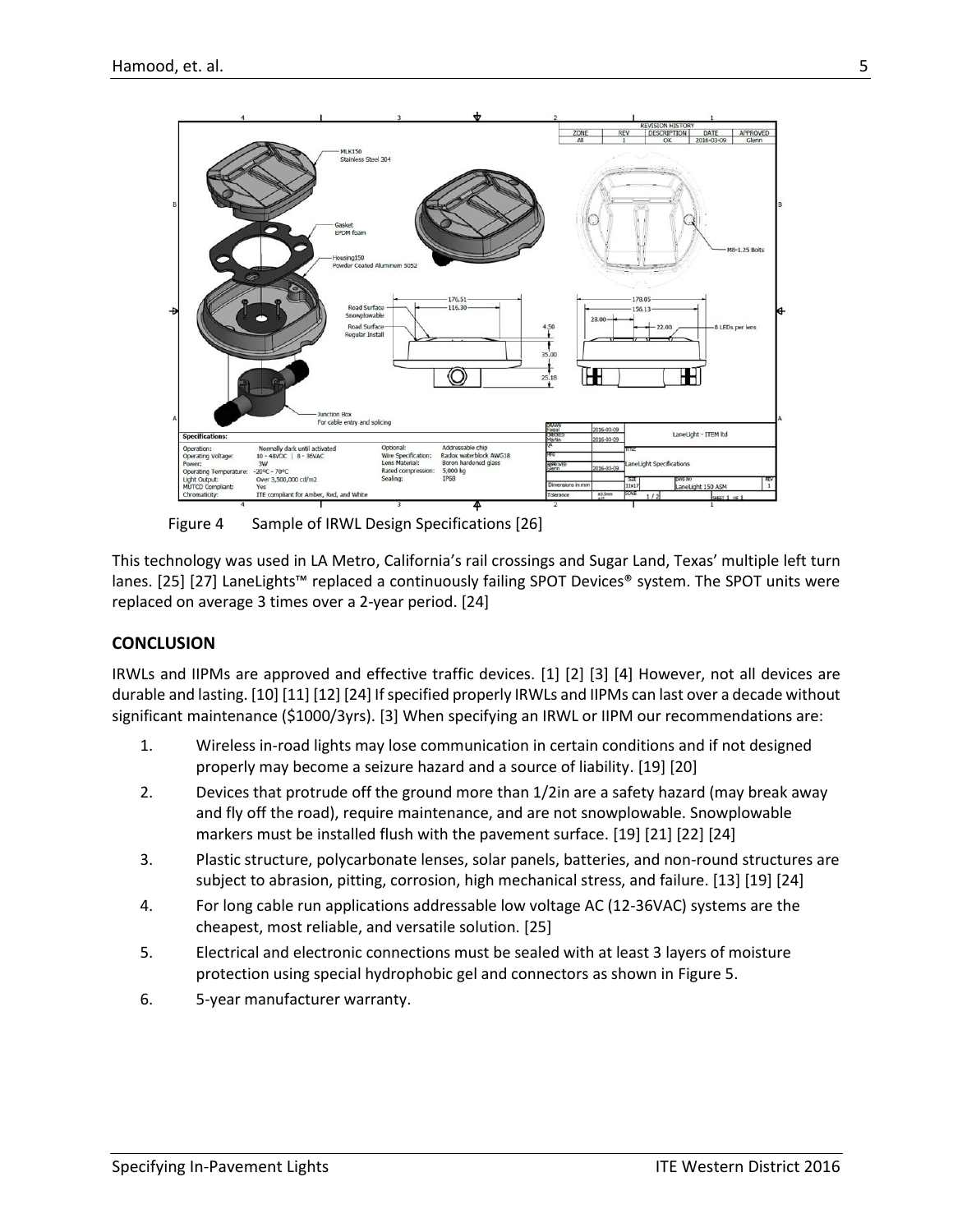

<span id="page-6-0"></span>Figure 5 Section View of LaneLight™ electrical connections [6]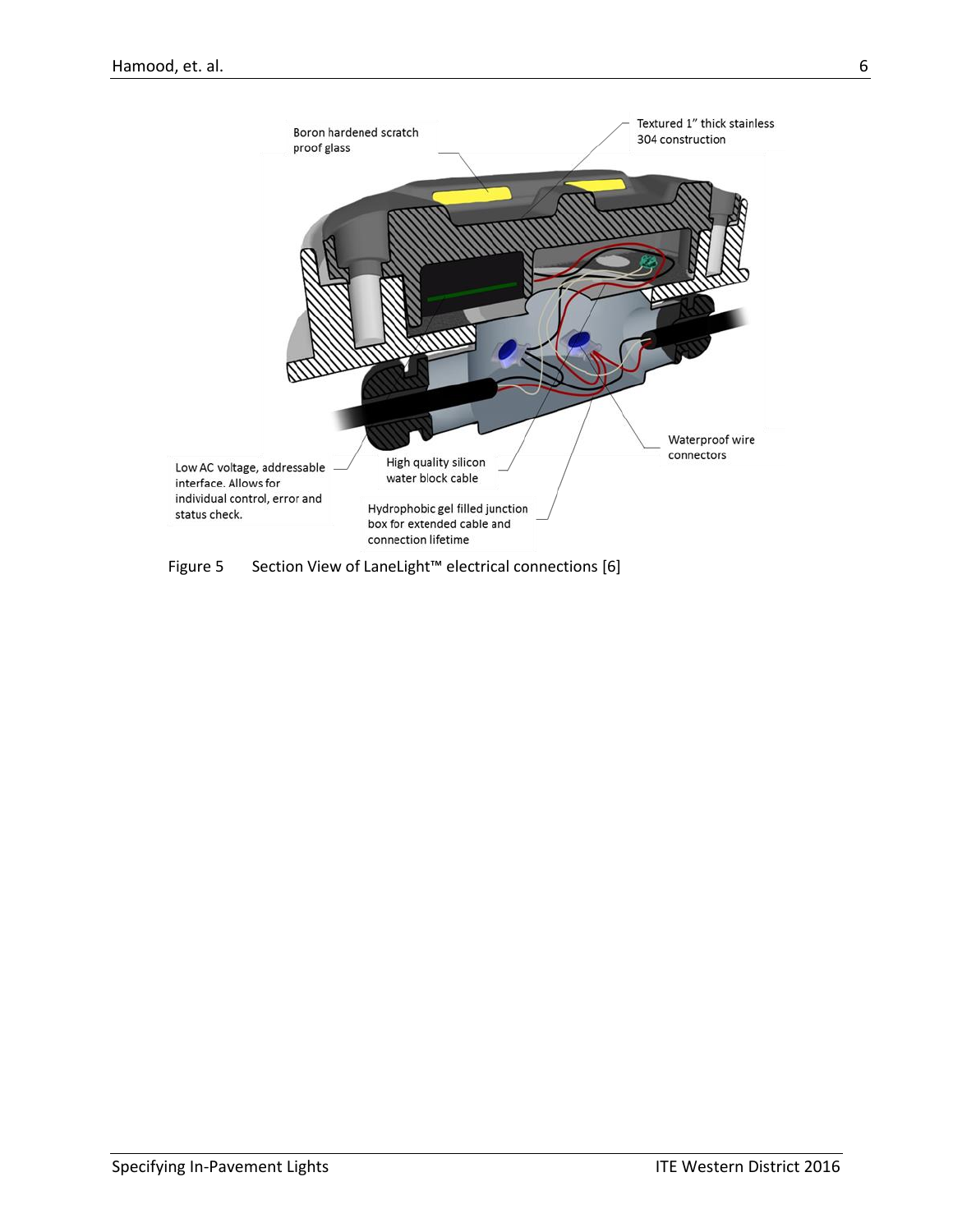## **REFERENCES**

- [1] National Safety Council, "Understanding the distracted brain," nsc.org, Washington, DC, 2010.
- [2] G. Rousseau, M. Sheryl and A. Do, "The Effects on Safety of In-Roadway Warning Lights at Crosswalks," in *ITE Annual Meeting*, Lake Buena Vista, FL, 2004.
- [3] F. Hamood, E. Parentela, Z. Mustafa and C. Killian, "In-Road Warning Lights: Revisiting Pedestrian Crosswalk Application," in *Institute of Transportation Engineers - Western District Annual Conference* , Las Vegas, NV, 2015.
- [4] W. Parsons, "The Hawaii Pedestrian Crosswalk Safety Chronicles: Innovative Solution for Crosswalk Safety," *Hawaii Bar Journal,* 2009.
- [5] L. Nelson, "Pedestrain deaths in California rose 7% in the first half of 2015," Los Angeles Times, Los Ageles , 2016.
- [6] Intelligent Traffic Equipment Marketing Ltd, "10000 Reasons and Counting to Trust LaneLight," LaneLight , 2016. [Online]. Available: http://www.itemltd.com/. [Accessed 27 April 2016].
- [7] Centers for Disease Control and Prevention, "Distracted Driving," U.S. Department of Health & Human Services, 7 March 2016. [Online]. Available: http://www.cdc.gov/motorvehiclesafety/distracted\_driving/. [Accessed 27 April 2016].
- [8] Federal Highway Administration, "MUTCD 2000," United States Department of Transportation, Washington DC, 2001.
- [9] US DOT, "What is the effect of in-pavement flashing lights on motorist speeds, yielding behavior, and conflicts with pedestrians?," April 2016. [Online]. Available: http://www.pedbikeinfo.org/data/faq\_details.cfm?id=3903.
- [10] Hamilton Associates, "Review of In-Pavement Flashing Lights at Crosswalks," ICBC, Vancouver, 2002.
- [11] O. Ericksen, "City's Crosswalk System Out of Order," The Lookout News, 30 January 2007. [Online]. Available: http://santamonicalookout.com/ssm\_site/the\_lookout/news/News-2007/January-2007/01\_30\_07\_Citys\_Crosswalk\_System\_Out\_of\_Order.htm. [Accessed 2 April 2016].
- [12] P. Boyce and J. V. Derlofske, "Pedestrian Crosswalk Safety: Evaluating In-Pavement, Flashing Warning Lights," University Transportation Research Center, New Jersey, 2002.
- [13] National Cooperative Highway Research Program, "Synthesis 380: Applications of Illuminated, Active, In-Pavement Marker Systems," Transportation Research Board, Washington DC, 2008.
- [14] Silicon Constellations Inc, "Frequently Asked Questions," 2016. [Online]. Available: http://www.siliconconstellations.com/faq. [Accessed 27 April 2016].
- [15] National Cooperative Highway Research Program, "Report 624: Selection and Application of Warning Lights on Roadway Operations Equipment," Transportation Research Board, Washington DC, 2008.
- [16] Transport Canada, "Advisory Circular 302-005, Runway Light Guard Installation Criteria," [Online]. Available: https://www.tc.gc.ca/eng/civilaviation/opssvs/managementservices-referencecentre-acs-300-302-005-471.htm. [Accessed 29 04 2016].
- [17] Federal Highway Administration, "MUTCD 2009," US DOT, Washington DC, 2009.
- [18] G. Radford, "LaneLight and RRFB Crosswalk Installation," LaneLight ITEM Ltd, Highland, CA, 2013.
- [19] Silicon Constellations Inc., "SPOT Devices IRWL Failure Analysis," Santa Clara, 2016.